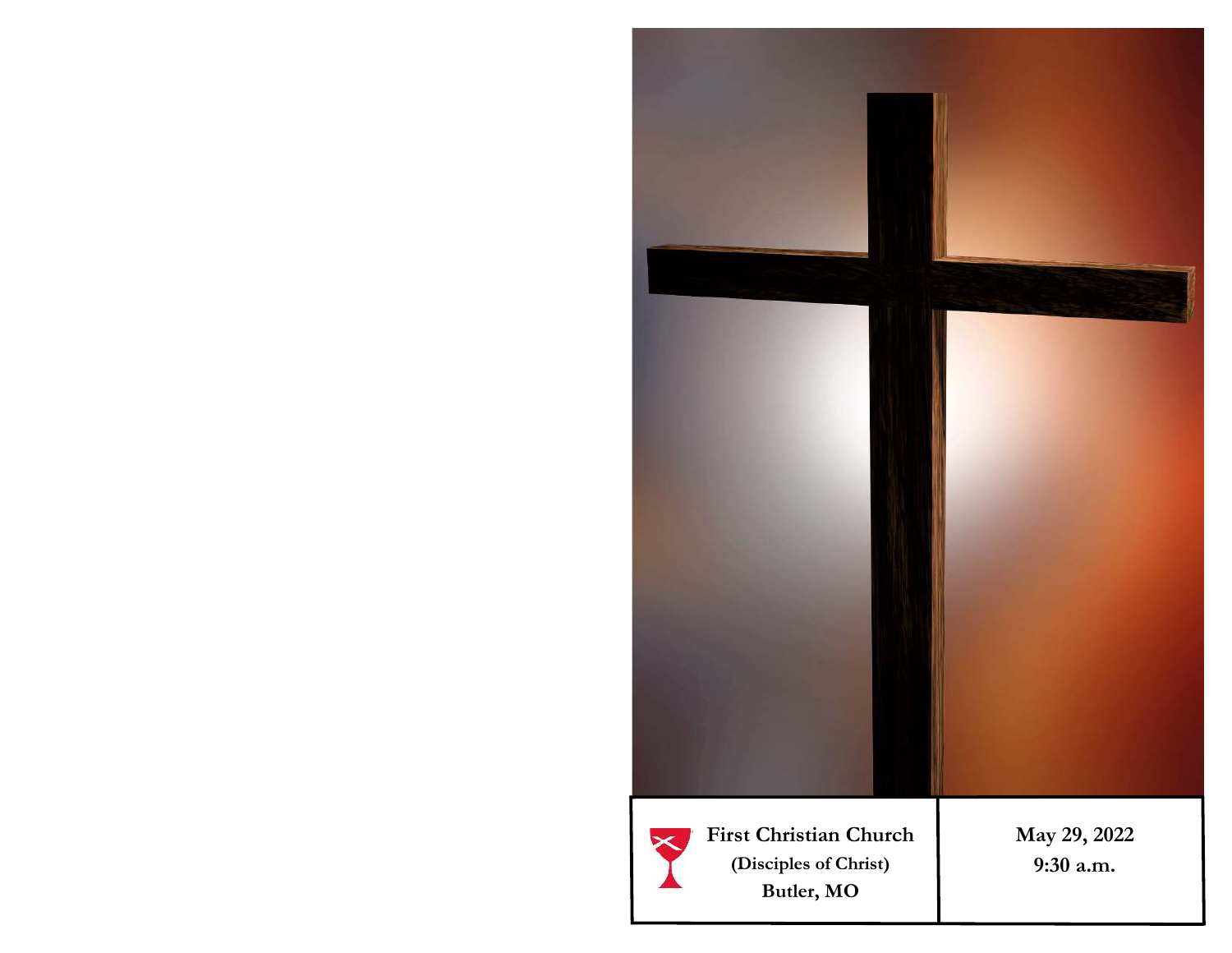### **Service for the Lord's Day**

Sunday, May 29, 2022

**Ioys and Concerns** Rev. Sharla Hulsey

*In order to respect privacy, joys and concerns will be discussed before the public livestream. Please fill out a prayer request form and place in the offering tray during communion*.

#### Welcome and Announcements **Don Malan, Elder**

*If you are joining Sunday worship via Facebook Live, let us know you are tuning in by*  leaving a comment on the live stream video or visit fccbutler.org and click the Register *Attendance button.*

#### **We Gather to Praise God**

Prelude Mary Coffman, Accompanist

*Bringing the Light of Christ into the Sanctuary*

\*Call to worship (please rise as able) Don Malan & Congregation

- L: Sing psalms, hymns, and sacred songs;
- **P: let us sing to God with thanksgiving in our hearts.**
- L: Let everything you do or say be done in the name of the Lord Jesus,
- **P: giving thanks to God through Jesus Christ.**

#### **\***Opening Hymn CH# 16 (All)

"Come, Thou Fount of Every Blessing"

**\***Invocation Don Malan & Congregation

**Jesus Christ, divine Word, before you we bow** 

**and confess you are Lord of all.** 

**Speak to us now, as we seek to work out our salvation with fear and trembling.** 

**Show us the beauty of life; unite our will with God's will;**

- **remove our guilt; conquer the fear of death we still harbor in our hearts.**
- **Speak and let us hear, O Lord, for the sake of your powerful Name. Amen.**

Prayer Hymn CH# 578 (1,2,4)

"I Need Thee Every Hour"

### Silent Meditation Sharla Hulsey

**\* Please rise as able \* Please rise as able**

#### Pastoral Prayer - *The Lord's Prayer* Sharla Hulsey

 **Our Father who art in heaven, hallowed be Thy name. Thy kingdom come, Thy will be done on earth as it is in heaven. Give us this day our daily bread, and forgive us our debts as we forgive our debtors. And lead us not into temptation, but deliver us from evil; for Thine is the kingdom and the power, and the glory forever. Amen.**

#### Musical Interlude Mary Coffman

Psalm 78:1-4, 12-16 *(United Methodist Hymnal)*

- L: Give ear, O my people, to my teaching: incline your ears to the words of my mouth!
- **P: I will open my mouth in a parable; I will utter dark sayings from of old,**
- L: things that we have heard and known, that our forebears have told us.
- **P: We will not hide them from their children, but tell to the coming generation the glorious deeds of the LORD and wonders God has wrought.**
- L: The LORD wrought marvels in the sight of our forebears in the land of Egypt, in the fields of Rameses;
- **P: The LORD divided the sea and let them pass through it, and made the waters stand like a heap,**
- L: led them with a cloud in the daytime,
- **P: and all the night with a fiery light,**
- L: cleft rocks in the wilderness, and gave them drink abundantly as from the deep,
- **P: made streams come out of the rock, and caused waters to flow down like rivers.**

| CH #91        |
|---------------|
|               |
| Diana Rich    |
|               |
| Sharla Hulsey |
|               |
|               |

Invitation to Discipleship Sharla Hulsey

Psalm Reading **Don Malan & Congregation**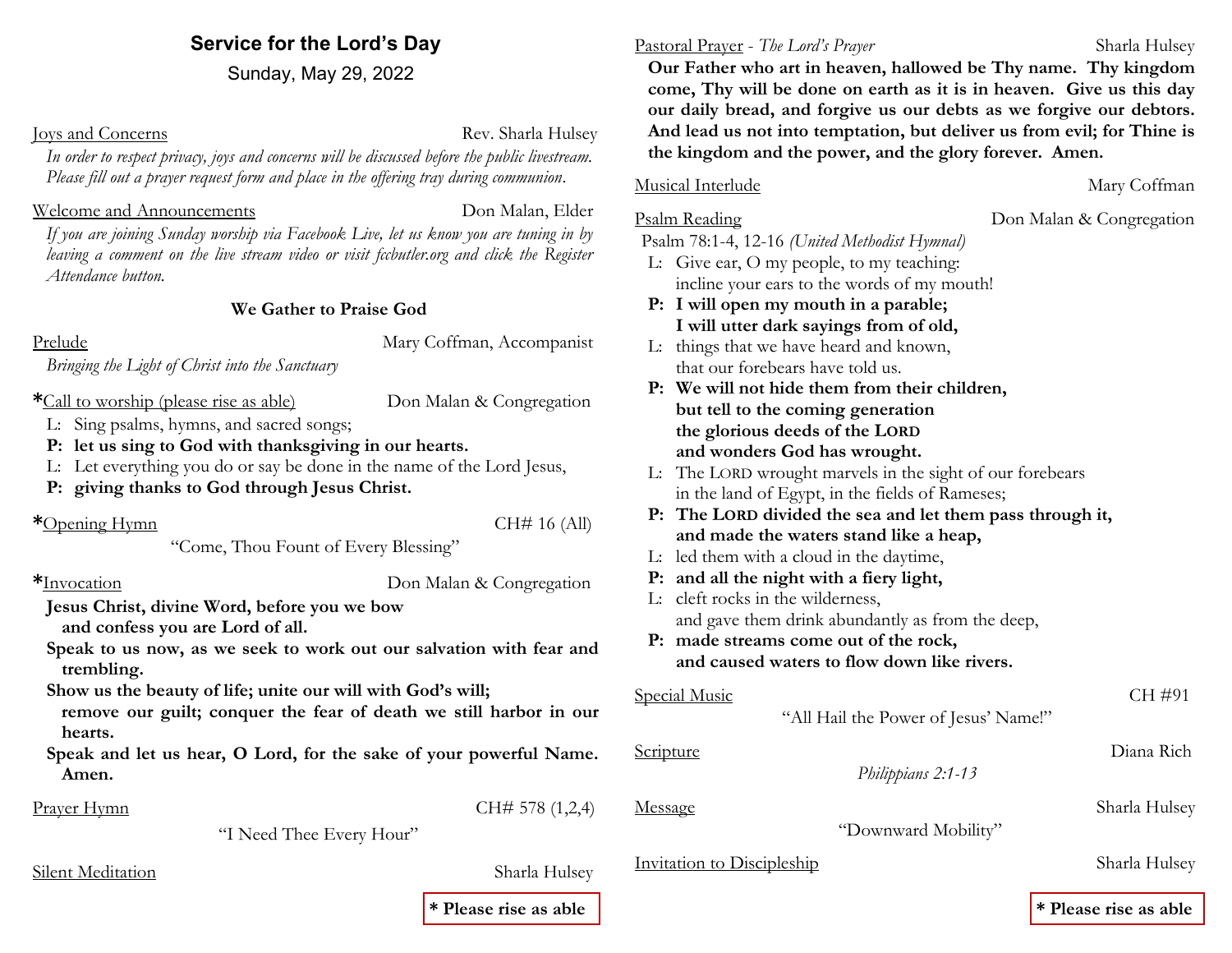| *Invitation Hymn                                                                                                                                                                                | CH# 349 (All) | <b>ANNOUNCEMENTS</b>                                                                                                                                                                                           |                                      |  |
|-------------------------------------------------------------------------------------------------------------------------------------------------------------------------------------------------|---------------|----------------------------------------------------------------------------------------------------------------------------------------------------------------------------------------------------------------|--------------------------------------|--|
| "My Jesus, I Love Thee"                                                                                                                                                                         |               | • Deacon and Elder training - Today, following worship service                                                                                                                                                 |                                      |  |
| <b>Offering Meditation</b>                                                                                                                                                                      | Diana Rich    | • Community Choir Rehearsals - May 26, June 2, and June 9 $@$ 6:<br>• Memorial Day - Office Closed on Monday, May 30                                                                                           |                                      |  |
| Tithes & Offerings<br>Offering trays will be passed in the pews.                                                                                                                                | Diaconate     | • Disciples Women - Tuesday, June 7 $@$ 6:30 pm, Fellowship Hall<br>• Community Choir Concert - Sunday, June 12 $\omega$ 4pm                                                                                   |                                      |  |
| $*$ Doxology                                                                                                                                                                                    | CH #47        | • Camp Fundraisers                                                                                                                                                                                             |                                      |  |
| Praise God, from whom all blessings flow; Praise God, all creatures<br>here below; Praise God above, ye heavenly host; Praise Father, Son<br>and Holy Ghost. Amen.                              |               | Big Cedar Raffle tickets available for \$10 each or 3 for \$25. I<br>$\circ$<br>1 bedroom lodge, living room with gas fireplace, king size b<br>with jetted tub. Full kitchen and laundry. Monday, February 13 |                                      |  |
| *Prayer of Dedication                                                                                                                                                                           | Don Malan     | Wednesday February 15, 2023. Drawing to be held at camp on J<br>Tickets available through the church office.                                                                                                   |                                      |  |
| Call to Communion                                                                                                                                                                               | Sharla Hulsey | Choose-A-Day Calendar<br>$\circ$                                                                                                                                                                               |                                      |  |
| Communion Hymn                                                                                                                                                                                  | CH# 683 (All) | Calendar with blank dates will be passed around during worship.                                                                                                                                                |                                      |  |
| "O for a World"                                                                                                                                                                                 |               | The date on the calendar equals the amount of each donation.                                                                                                                                                   |                                      |  |
| Words of Institution                                                                                                                                                                            | Sharla Hulsey | For example, the $1^{st} = $1$ , while the $31^{st} = $31$ .<br>If you would like to sponsor a day, please write your name on                                                                                  |                                      |  |
| Communion Prayer                                                                                                                                                                                | Don Malan     | and place donation in the envelope attached to the clipboard.                                                                                                                                                  |                                      |  |
| Distribution of the Elements                                                                                                                                                                    | Diaconate     | • Pentecost Special Offering - May 29 & June 5                                                                                                                                                                 |                                      |  |
| Everyone is welcome at Christ's Table. Those who are comfortable doing so, please come<br>forward down the center aisle to partake at the table. Deacons will serve those who<br>remain seated. |               | This Week's Events                                                                                                                                                                                             | Worship<br>$9:30$ a.m.               |  |
| We Depart to Serve                                                                                                                                                                              |               | Sunday, May 29:                                                                                                                                                                                                | $10.30$ a.m. Life Group/Sunday Schoo |  |

| *Benediction<br>Taking the Light of Christ into the World | Sharla Hulsey                           |
|-----------------------------------------------------------|-----------------------------------------|
| *Closing Hymn                                             | $CH# 117$ (twice)                       |
|                                                           | "He Is Lord"<br>$*$ Please rise as able |

## **SERVING TODAY**<br>**Elder:** Don Malan

**Deacon:** Gary Coffman, Peggy Fuller **Greeter:** Don Malan **Scripture Reader:** Diana Rich **Accompanist:** Mary Coffman **Choir Director:** Carol Ann Winburn

## **Join us for Worship on Sundays @ 9:30 a.m.**

11 W. Pine St. **Email:** admin@fccbutler.org Butler, MO 64730 **Website:** fccbutler.org 660.679.3066 **Facebook:** @FCCButlerMO • **Community Choir Rehearsals** - May 26, June 2, and June 9 @ 6:30 pm

○ **Big Cedar Raffle** tickets available for \$10 each or 3 for \$25. Includes 1 bedroom lodge, living room with gas fireplace, king size bedroom th rough Wednesday February 15, 2023. Drawing to be held at camp on July 25.

Calendar with blank dates will be passed around during worship. If you would like to sponsor a day, please write your name on the date

| Sunday, May 29:    | $9:30$ a.m. Worship        | 10:30 a.m. Life Group/Sunday School |
|--------------------|----------------------------|-------------------------------------|
| Monday, May 30:    | Memorial Day/Office Closed |                                     |
| Wednesday, June 1: | $7:00$ p.m.                | Choir practice                      |
| Thursday, June 2:  | $6:30$ p.m.                | Community Choir Rehearsal           |
| Friday, June 3:    |                            | 9:00 a.m. SonShine Ladies           |

## **Next Week's Events**

| Sunday, June 5:    | $9:30$ a.m. Worship | 10:30 a.m. Life Group/Sunday School |
|--------------------|---------------------|-------------------------------------|
| Tuesday, June 7:   | $6:30$ p.m.         | Disciples Women                     |
| Wednesday, June 8: |                     | 7:00 p.m. Choir practice            |
| Thursday, June 9:  | $6:30$ p.m.         | Community Choir Rehearsal           |
| Friday, June 10:   | $9(00)$ a.m.        | SonShine Ladies                     |